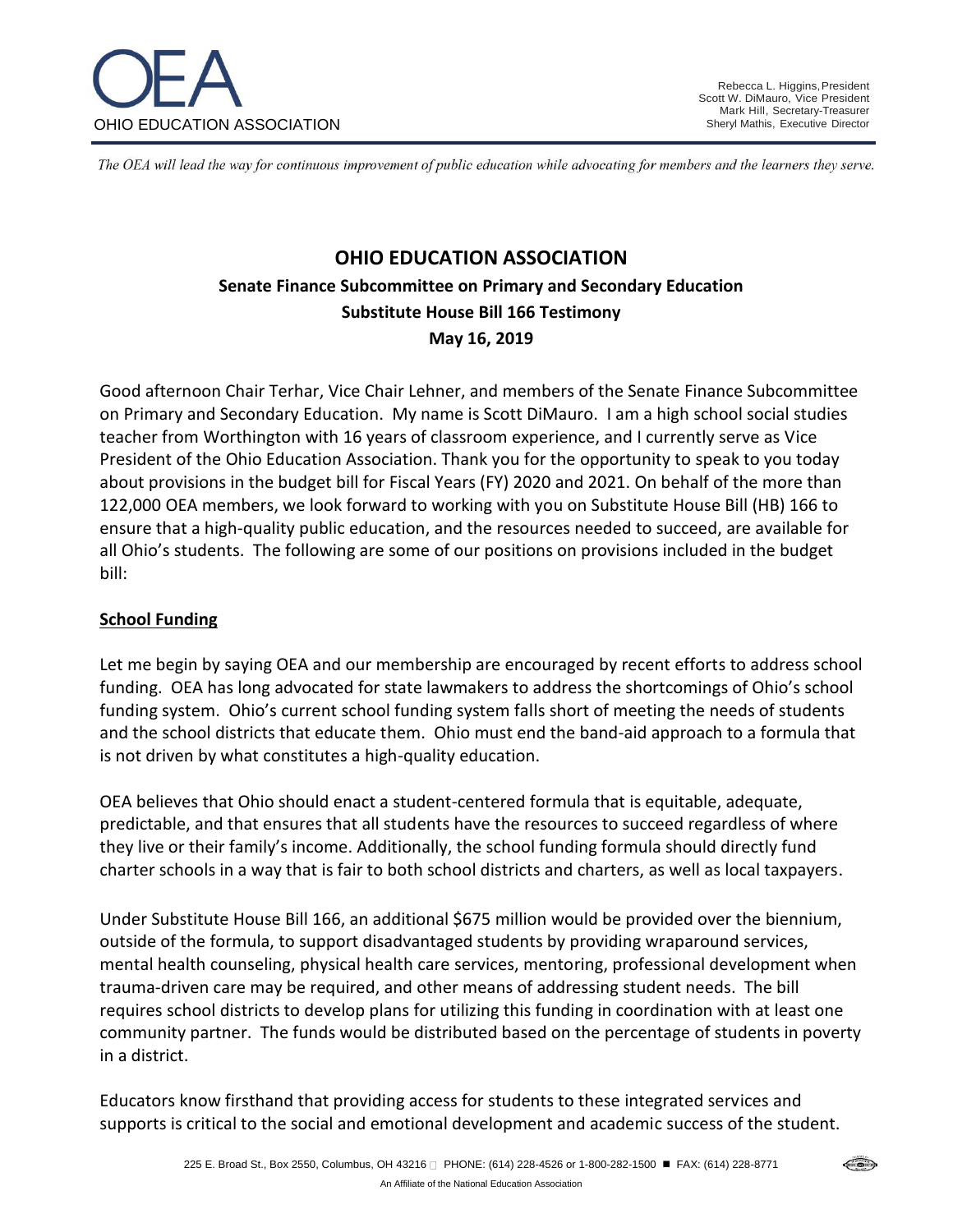Research tells us that when educators, parents, and community members collaborate to identify problems, they will find solutions to meet the unique needs of their students. This collaboration is particularly important in high-poverty communities.

OEA urges the Senate to retain the additional \$125 million provided by the Ohio House to the Student Wellness and Success Program. However, we remain concerned that the bill retains a school funding methodology that is not driven by what constitutes a high-quality education.

While it is not currently included in the budget bill, I would like to share OEA's thoughts on the *Fair School Funding Plan* (FSFP). The FSFP school funding formula focuses on what students need to receive a high-quality education. It is built around the importance of supporting classroom instruction as well as focusing on social and emotional support, co-curriculars, safety and security, educator professional development, and access to technology. The formula also provides additional special education funding, expands early childhood education opportunities, and provides increased transportation support.

Additionally, OEA supports the FSFP proposal to direct fund charter school and voucher students rather than the current district pass-through system. Under the current funding system, too many school districts are forced to subsidize the difference between the full per-pupil charter school deduction and the lower per-pupil state aid that a district receives. This results in local public schools having to either cut services for their students, tap into local revenues, or both. Direct funding of charter school students will move Ohio to fairer system that doesn't pit charters schools and school districts against each other.

While there are many positive aspects in the *Fair School Funding Plan*, OEA is concerned that 19 of the 71 districts in FY 2020 that are slated to receive no additional funding are among the poorest in the state. On average, in these 19 districts, approximately 95 percent of students are economically disadvantaged and 70 percent are minority students. OEA recommends that further improvements be made to the FSFP formula to ensure that additional state resources are directed to districts with higher populations of disadvantaged students in order to work towards closing the education opportunity gap.

While the funding proposal was not included in the budget bill in the Ohio House, a number of related studies were included. Studies on special education, gifted funding, incentive programs for rural districts serving gifted children, economically disadvantaged students, preschool, English learners and Educational Service Centers are to be completed by December 31, 2020. OEA urges the Senate to retain these provisions.

OEA looks forward to working with members of the legislature to build upon the foundation laid by the *Fair School Funding Plan* to finally deliver the school funding system our children and communities deserve.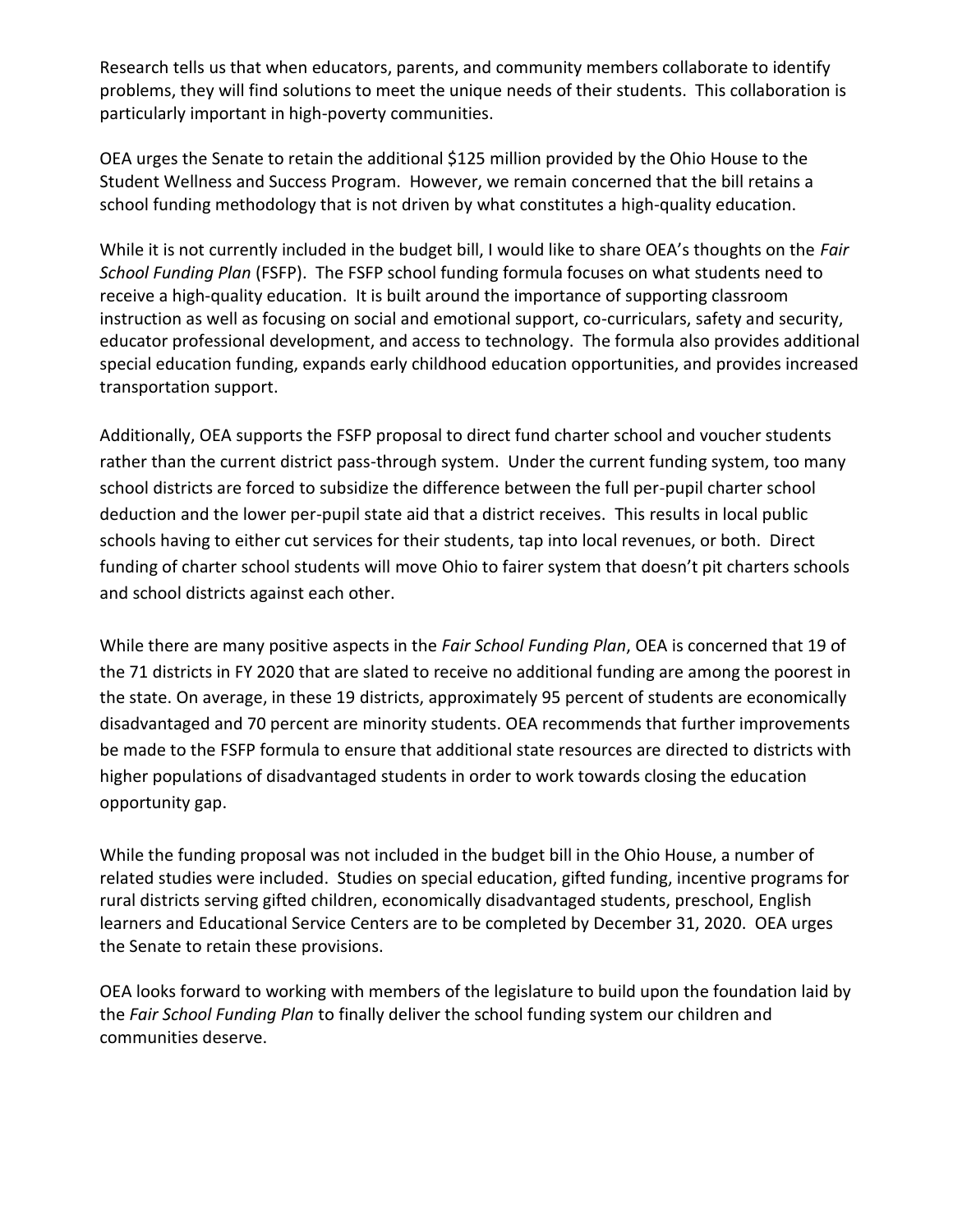### **Academic Distress Commission**

OEA strongly supports the Academic Distress Commission (ADC) language from HB 154 that has been included in HB 166. OEA asks the Ohio Senate to keep the HB 154 language in HB 166.

The 83-12 vote in Ohio House of Representatives for HB 154 demonstrated overwhelming support for the HB 154 approach to ADC reform. The bill has wide bi-partisan support.

As you might imagine, the fact that two former teachers are the bi-partisan sponsors of House Bill 154 is part of why we are strongly supportive of this measure. These gentlemen, Representatives Jones and Miller, know first-hand what is needed to meet the challenges of providing a quality education in troubled school districts. And the current state takeover law is not getting the job done.

The state takeover and the resulting loss of local control in Youngstown, Lorain and East Cleveland schools have not helped the students in those districts. If current law is not changed, over the next two years, state government could take away local control from Dayton, Columbus, Canton, Mansfield, Lima, Toledo, Ashtabula, Euclid, North College Hill and Painesville schools. It's time for this to end. Let's not do any more damage to other school districts.

We support House Bill 154 because it would do the following:

- Repeal the ill-conceived law that allows the state to takeover local school districts that are deemed to be in trouble.
- Restore local control to elected school boards.
- Hold school districts accountable by requiring school improvement teams and plans in Frated school buildings.

As my colleagues and our fellow OEA members in Youngstown and Lorain have experienced, the current state takeover law provides no citizen oversight through elected school boards, no voice for classroom teachers and has been bad for our kids. Our experience in Youngstown and Lorain has demonstrated that the Academic Distress Commission/CEO model does not work. We believe that no more districts should be taken over, and that the districts that have been taken over should be relieved of that burden. That is why the first part of House Bill 154 is so important - repeal.

It is also important to note that state takeovers are based on misleading state report cards that severely penalize students and districts in poverty. After the failed state takeover law is repealed and local control is restored, OEA stands ready to work with state lawmakers to fix Ohio's broken and deceptive report card system.

#### **Graduation Requirements**

Ohio is one of only 13 states that require students to pass a test to earn a high school diploma. But as more people have come to see that high-stakes tests do not well serve all of Ohio's students, alternative graduation requirements have been developed for recent graduates.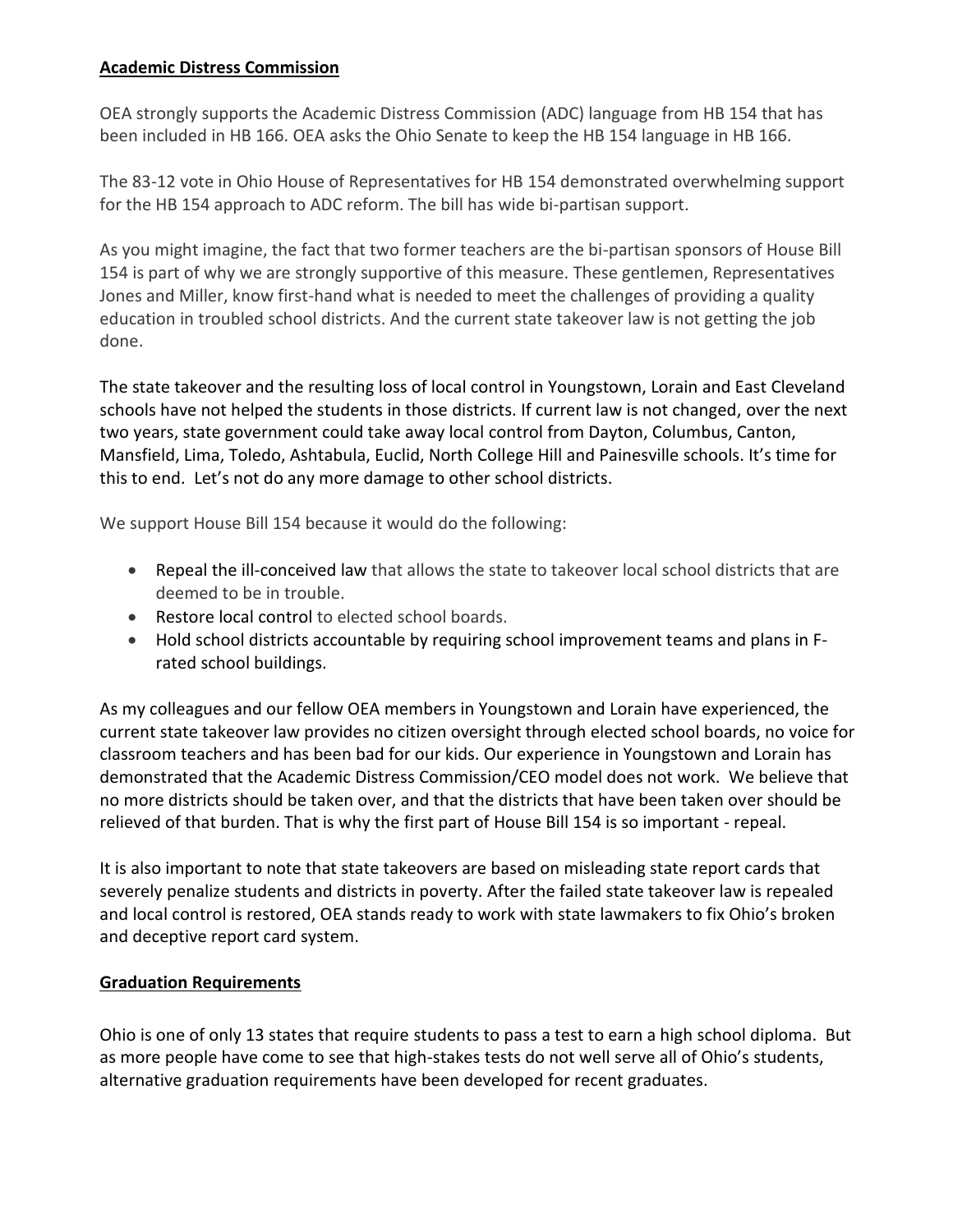While long-term graduation requirements are not currently in HB 166, the discussion continues. The State Board of Education other groups have offered proposed solutions. In OEA's view these approaches have their pros and cons. For the committee's consideration, here are the guiding principles that OEA has developed to evaluate proposed changes to graduation requirements:

- There needs to be a viable, attainable and meaningful path to graduation that does not rely on the results of high-stakes testing. Students should be able to demonstrate what they know in ways other than a standardized test.
- It is important to recognize the professional judgement of licensed educators as a valid method for making decisions about student work, knowledge and readiness for graduation.
- OEA supports a reduction in testing to the federal minimum requirements for high school. This can be accomplished by eliminating four end-of-course exams (one in math, one in ELA, American History, American Government).
- Students who do not wish to retake an exam and do not need a score in order to graduate should not be subjected to retakes.
- Implementation of new graduation requirements should go into effect no earlier than for the Class of 2022.
- Clear guidelines and directions need to be put in place for any new changes or requirements (such as culminating experience).
- There needs to be substantial and comprehensive training, support and resources for teachers, counselors and other school staff.

### **Report Cards**

OEA supports the provision requiring the use of the higher of the performance index score or the value-added progress score for the overall grade on the state report card and for any sanction or penalty based on the measures. This provision serves as a fair and reasonable interim approach to report card grades as efforts continue to rethink what report cards should measure, how they should be measured, and what they should be used for. Ohio's current report card system is misleading. OEA favors a comprehensive overhaul of the state report card with an eye toward eliminating A-F grades. The current system is unfairly skewed against buildings and districts that serve high percentages of students who live in poverty. The barriers to learning caused by poverty are not acknowledged or reflected in the current report card measurements.

On the issue of dropout prevention and recovery (DOPR) charter school report cards, OEA opposes prohibiting ODE from issuing report cards for these charter schools until the General Assembly enacts recommendations from a legislative review committee. This provision dilutes and essentially eliminates any kind of report card system for DOPR. The performance of these schools is measured with an absurd and unjustifiably low standard. The bar is already set very low to define quality in a DOPR charter school, which effectively evades any meaningful accountability whatsoever.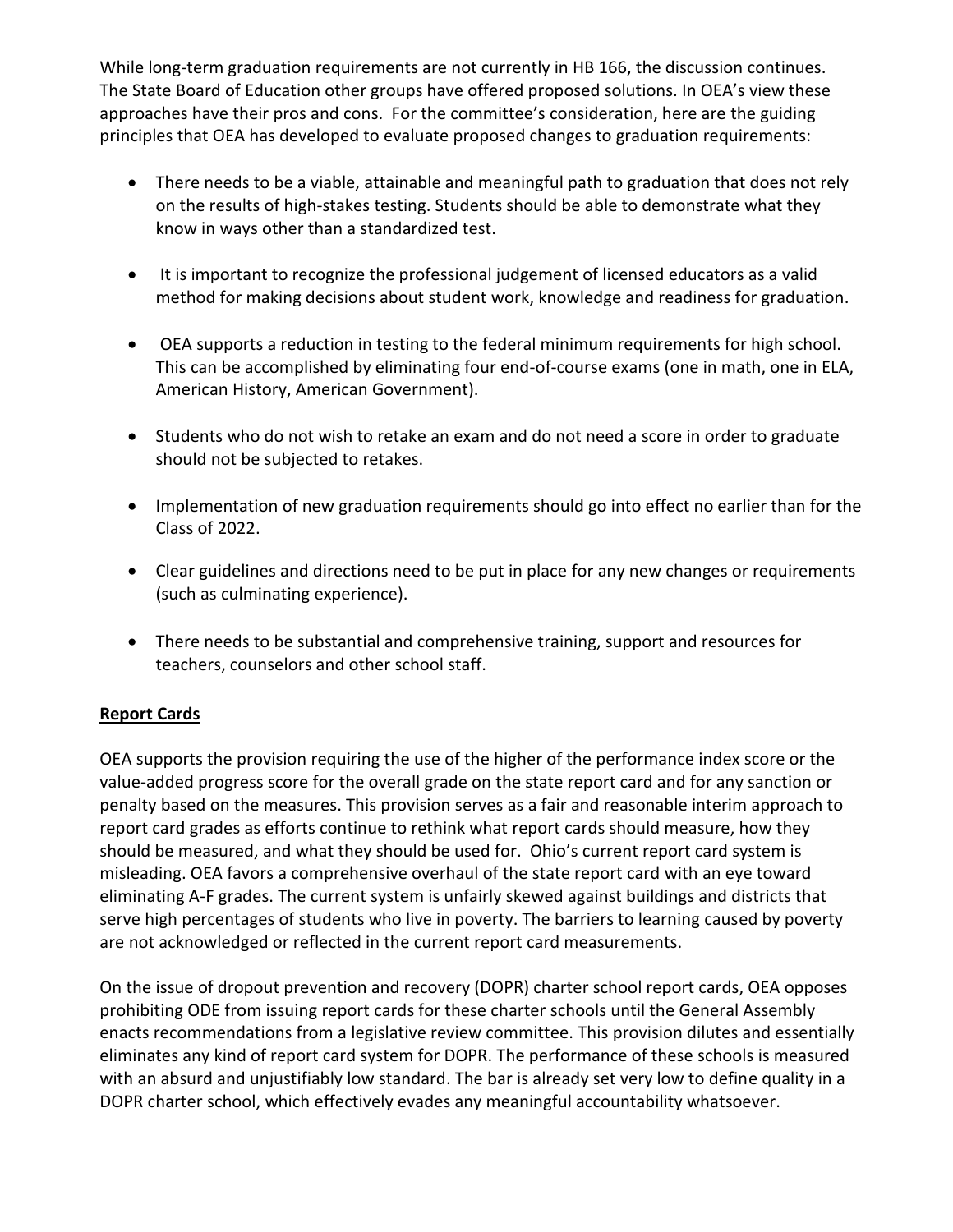# **Teacher Minimum Salary**

OEA supports the House-passed provision raising the minimum salary (base salary) for teachers with bachelor's degrees from \$20,000 to \$30,000. This proposal is fair, responsible, and overdue. There are currently ten school districts with starting salaries below \$30,000. Another school district is only \$4 over \$30,000. OEA asks the Senate to take a further step by pegging the updated minimum salary for teachers to inflation.

# **Charter School Provisions**

OEA opposes the so-called "Quality Community School Support Program." Under the program, the Ohio Department of Education (ODE) would have to pay substantial per-pupil increases to each charter school that meets an operator-influenced definition of "school of quality." These schools would receive additional payments of \$1,750 per-pupil for students that are identified by the school as economically disadvantaged AND \$1,000 per-pupil for students the school does not identify as economically disadvantaged. OEA recommends the General Assembly complete its review of eschool funding models before acting on proposals to expand per-pupil payments to charter schools. In addition, any effort to define "quality" should be more focused on students, not charter school operators. Six of the eleven charter "quality" indicators in this cash bonus program are based on extraneous benchmarks related to school operators. Only two of the eleven "quality" categories are specifically based on students.

OEA supports the requirement that ODE make recommendations on the feasibility of new funding models for e-schools. OEA commends ongoing efforts by the Ohio General Assembly to resolve the substantial and peculiar problems related to the distribution of General Revenue Funds and local property taxes to charter schools and related entities.

OEA opposes efforts to dilute the charter school reforms that were part of HB 2 (Roegner/131<sup>st</sup> G.A). Specifically, OEA urges the following provisions in HB 166 be removed because they undermine the accountability and transparency reforms passed in HB 2:

- Allowing two or more charter schools to merge if they adopt a resolution, notifying ODE, to enter into a new contract with the surviving community school's sponsor. This merger provision appears to circumvent a major charter school reform enacted by the 131st General Assembly in House Bill 2. In part, House Bill 2 sought to prevent charter schools from avoiding accountability laws through sponsor-swapping or closing and re-opening under a different name. House Bill 2 requires charter schools to receive approval from ODE before taking these actions. The HB 166 merger provision could bring back the practice of sponsorswapping.
- Requires that a community school sponsor with an overall rating of "effective" for at least three consecutive years be evaluated by ODE once every five years, instead of annually as under current law
- Requires ODE, prior to the publication of the final ratings for community school sponsors, to permit each sponsor to review the information used by ODE to determine the sponsor's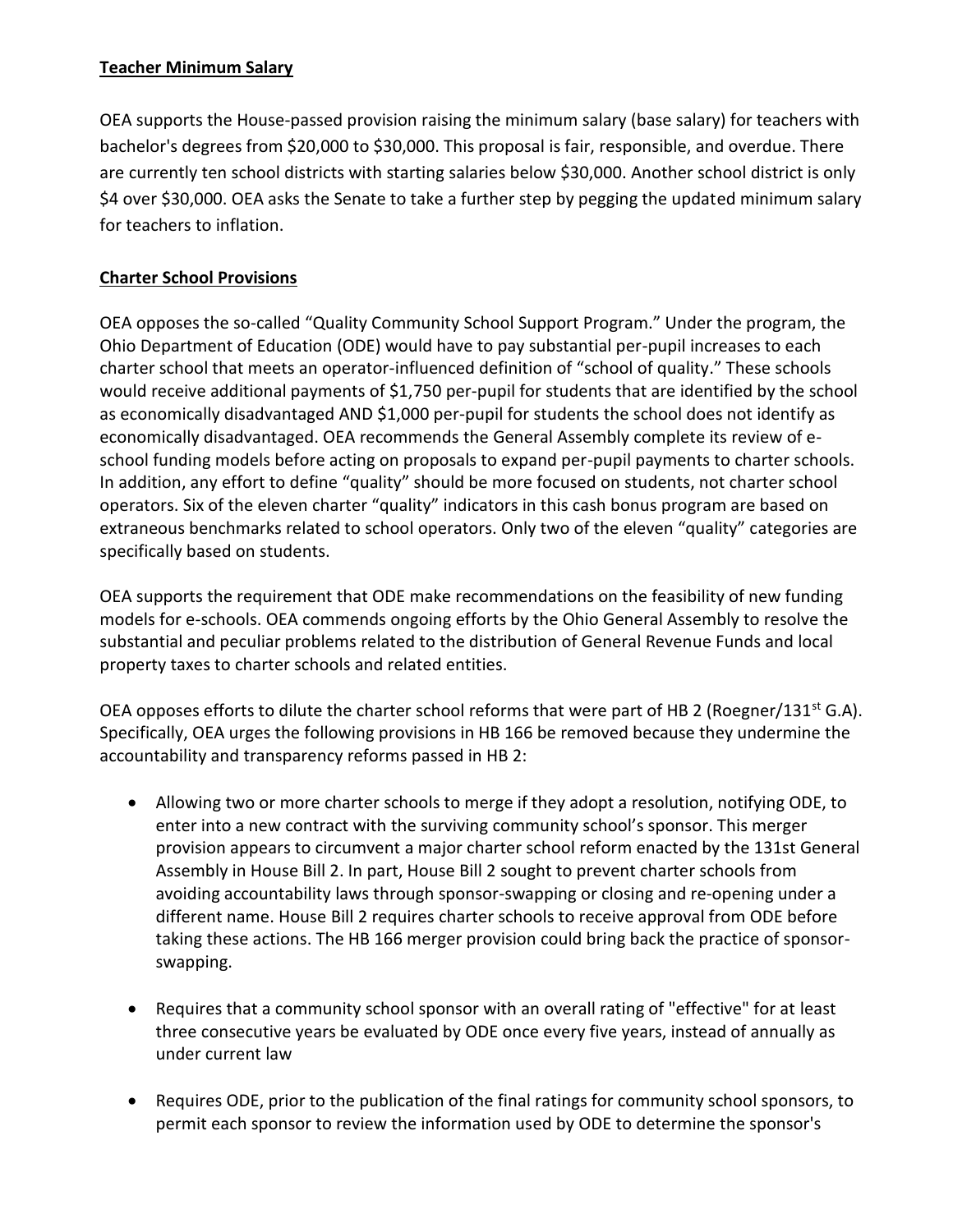rating on the academic performance component and to request an adjustment to the sponsor's rating for that component, if it believes there is an error in ODE's evaluation.

- Removes the requirement that charter school sponsors must annually verify that no finding for recovery has been issued against any individual who proposes to create a community/charter school or any member of the governing authority, the operator, or any employee of each community/charter school.
- Eliminates the requirement that sponsors annually provide a list of assurances to ODE not later than 10 business days prior to the opening of the school. Instead, sponsors would only be required to provide ODE assurances prior to a school's first year of operation.
- Loosens charter school closure law requirements, which would reduce the number of community/charter schools subject to permanent closure.

### **For-Profit Operators Granting Teacher Licenses**

OEA strongly opposes the budget provision that allows for-profit operators to establish nontraditional teacher preparation programs in Ohio.

It should be noted that Ohio already has high-quality options for those seeking to pursue an alternative resident educator license. In addition to the important role played by the nationally regarded teacher preparation programs in Ohio's state universities and colleges, Ohio's nontraditional pathways include a high-quality on-line option called the Intensive Pedagogical Training Institute (IPTI). This nontraditional on-line teacher preparation institute was created at the direction of the Ohio General Assembly and developed jointly by the Chancellor of Higher Education and the Ohio Department of Education. As with Ohio's other alternative licensure options, this highquality and accountable program allows aspiring educators to obtain more quickly an alternative resident educator license in designated subjects.

Ohio would be wise to spare teacher preparation programs the ever-expanding quality-control and financial oversight problems that have long endured after the door has been opened to unaccountable for-profit operators of other education services. The for-profit model of delivering public education services has proven unaccountable, non-transparent, and ineffective. Our state knows well the financial oversight risks that accompany for-profit education operators and should steer clear. The interests of our schools, students, and local communities are best served by teacher preparation pathways that put quality first and remain accountable to the taxpayers who fund them.

#### **Licenses for Substitute Teaching**

OEA opposes the budget provision that automatically deems some substitute teachers to be "properly certified or licensed" and who can then teach an unlimited number of days thereafter. As stated previously in this testimony, Ohio educates and prepares the best classroom teachers in the nation. Substitute teachers play an important role, but the word "substitute" reflects the temporary nature of this important service. If an individual is a "substitute" teacher, but does not hold a professional educator license, the designation "substitute" should not become a backdoor pathway